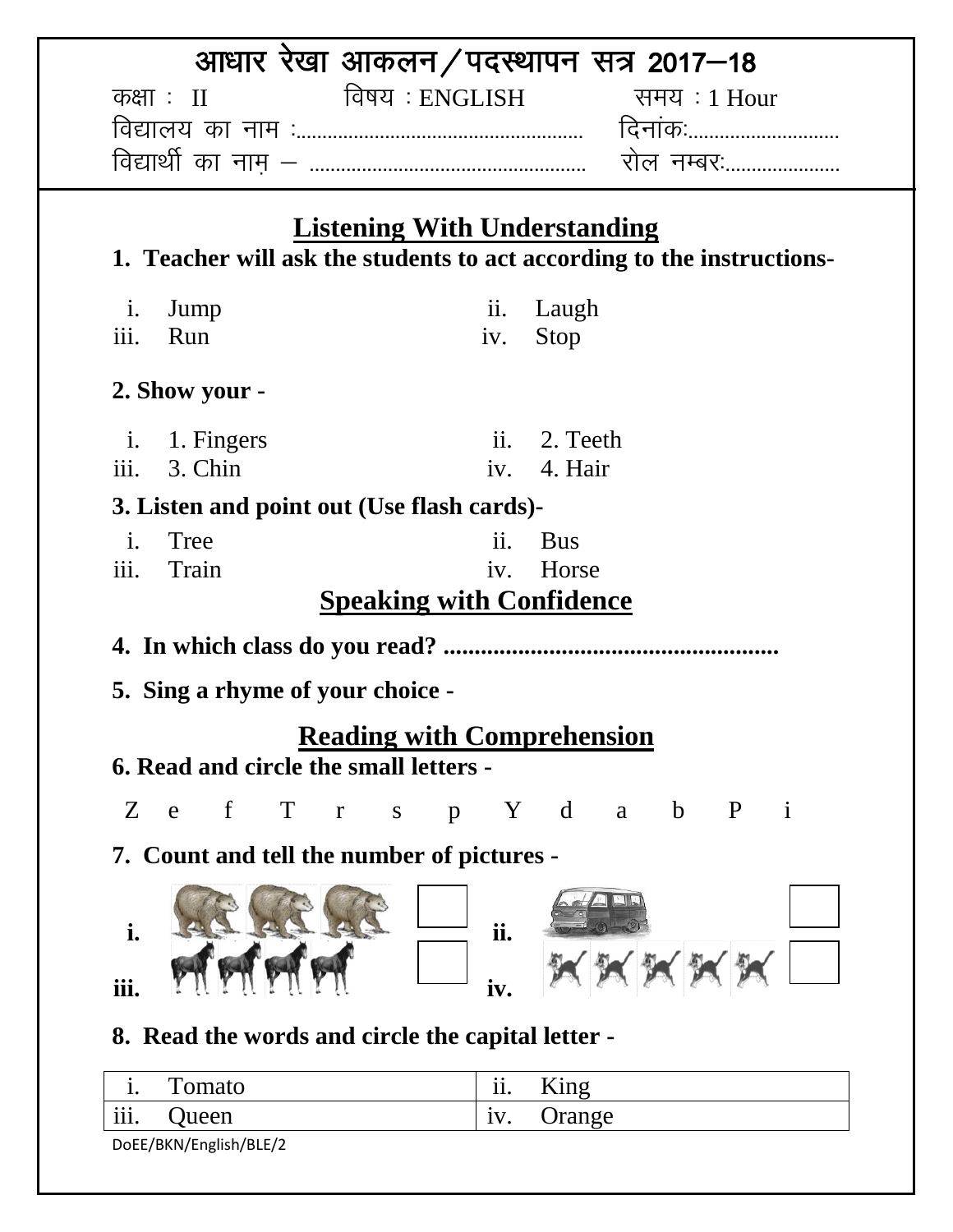## **9. Read rhyming words and circle the odd one-**

| Cut        | But | Put        | Hut  |
|------------|-----|------------|------|
| <b>Now</b> | How | <b>Wow</b> | Know |

### **10. Match the columns (Animals and their homes) -**

| Spider | Hive |
|--------|------|
| ion    | Web  |
| Bee    | Den  |

#### **11. Match the same words -**

| rose   | <b>TOMATO</b> |
|--------|---------------|
| queen  | <b>KING</b>   |
| king   | <b>ROSE</b>   |
| tomato | <b>QUEEN</b>  |

# **12. Complete the rhyme -**

I see the moon,

And the moon see \_\_\_\_\_.

God bless the \_\_\_\_,

And \_\_\_\_\_ bless to me.



# **Writing**

## **13. What comes before -**

|  | i. D | $ii.$ H | $\sim$ 111 $\sim$ 1 | $iv.$ P |
|--|------|---------|---------------------|---------|
|--|------|---------|---------------------|---------|

DoEE/BKN/English/BLE/2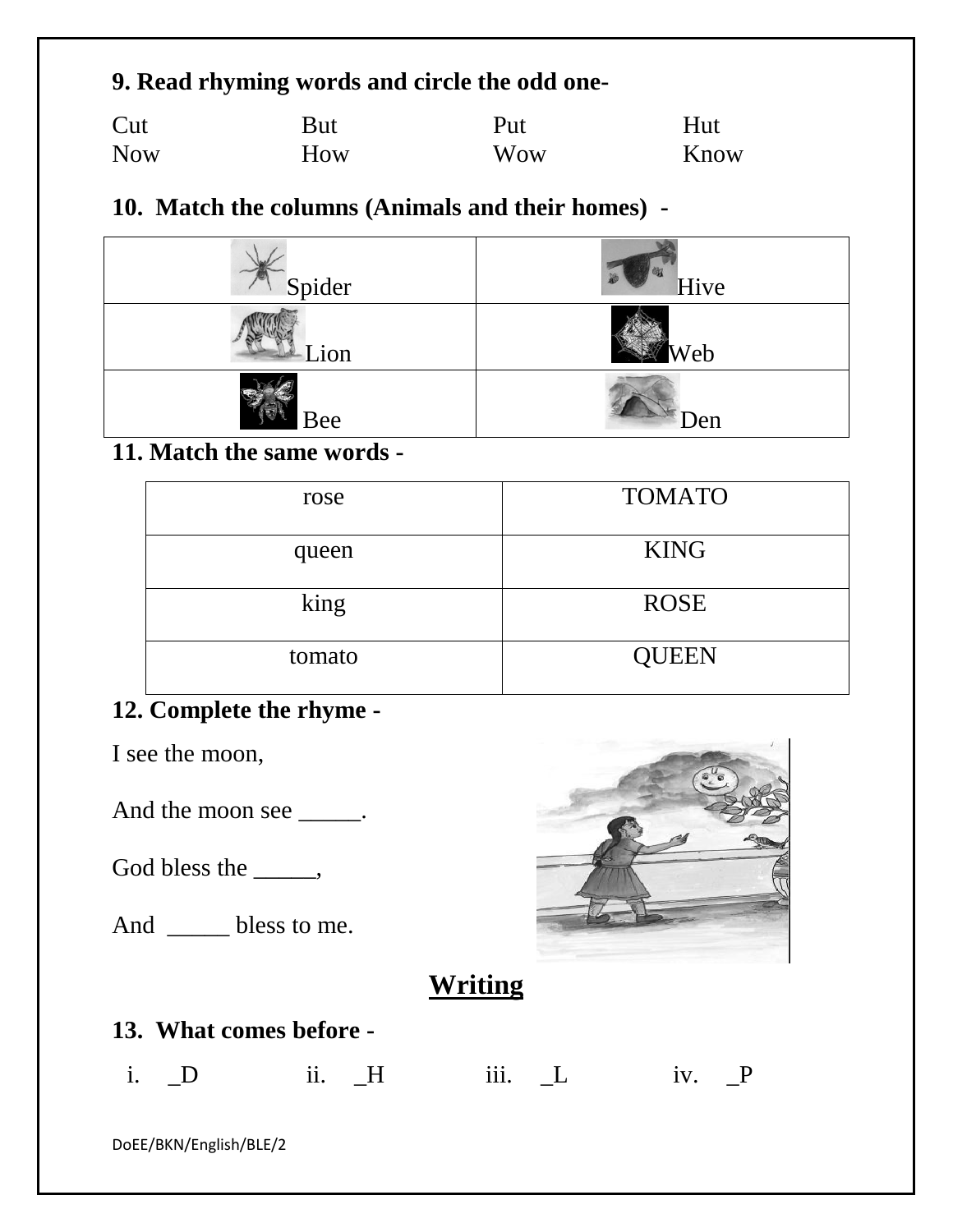**14. What comes after**  i. T $\qquad$  ii. Y $\qquad$  iii. B $\qquad$  iv. N **15. What comes between**  i. A\_C ii. R\_T iii. E\_G iv.  $V_X$ 

**16. See the photo and complete the spelling -**

| $-0W$          |
|----------------|
| $\mathsf{uck}$ |
| $a$ ll         |
| $_{\rm x}$     |

- **17. Underline the letters that have come twice** 
	- **i.** QUEEN **ii.** PULL **iii.** TOOTH

### **18. Choose the correct letter from the given box to complete the words with the help of the pictures -**

| $L_{on}$ | (i/e) |
|----------|-------|
| Eleph_nt | (a/e) |
| $Hors_$  | (e/a) |
| Monk_y   | (e/i) |

#### **19. Join the two words to make one word -**

| $\vert$ Sun + day      |  |
|------------------------|--|
| $\vert$ Butter + fly   |  |
| $\vert$ Cauli + flower |  |
| $\ln k + \text{pot}$   |  |